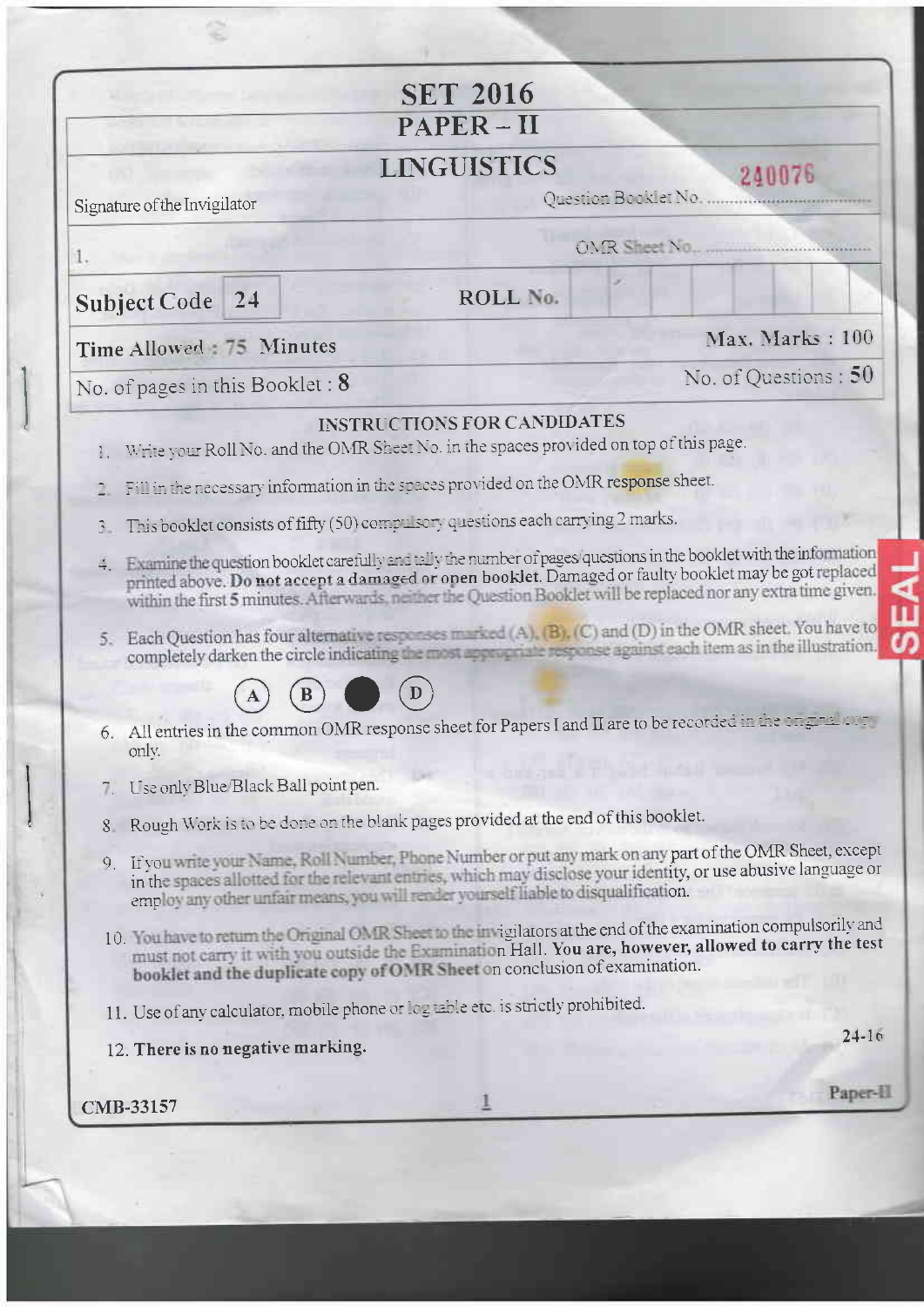# **PAPER-II LINGUISTICS**

Match the works  $\leq$  1 said with their authors in List-II  $\mid$  4.  $1.$ and choilse the attract answer from the code given below:

 $(i)$ 

 $(ii)$ 

#### List-I

## List-II

- Asthadyayi (a)
- 
- 
- **B.F. Skinner**
- (b) Language
- Noam Chomsky
- (c) Syntactic Structures (iii) Panini
- (d) Verbal Behaviour (iv) Bloomfield

## Code:

- (a) (b) (c) (d)
- $(A)$  (iv) (ii) (iii) (i)
- (B)  $(iii)$   $(iv)$   $(ii)$   $(i)$
- $(C)$  (i) (i) (iv) (iii)
- (D) (iii) (iv) (i) (ii)
- $2.$ Which one is un trammatical?
	- (A) My friend Gita bought a silk saree and I bought too.
	- (B) My friend Gita bought a silk saree and I bought one too.
	- (C) My brother Rahul bought a car and so didit
	- (D) Ramesh did not go to the movie, Nor did I.
- з. In the sentence 'The teacher met the class under a mee the phrase under a tree is :
	- (A) An internal argument of the verb
	- $B$  The indirect object of the verb
	- **C** is a complement of the verb
	- (D) An adjunct

CMB-33157

- The recursive PS-rule was introduced in:
- (A) The Aspects model
- (B) Syntactic Structures
- (C) The GB theory
- (D) The lexicalist approach
- In the sentence "Dogs are lovable" both  $Dogs$ 5. and are have the  $\phi$ -features 3<sup>rd</sup> person, plura. Choose the correct option
	- (A) The  $\phi$ -features on *Dogs* are uninterpretable.
	- (B) The  $\phi$ -features on *are* are interpretable
	- (C) The  $\phi$ -features on both **Dogs** and are interpretable
	- (D) The  $\phi$ -features on **Dogs** are interpretable
- 6. Match the items in List-I with those in List-II and change the correct answer given in code given below:

 $(i)$ 

 $(i)$ 

## List-I

- Sound changes  $(a)$ that take place in specific phonetic environments
- (b) Sound changes that affect the overall sound pattern of a language
- (c) The Germanic sound shift
- $(d)$  Reodering of segments in a word

#### Code:

- (a) (b) (c) (d)  $(A)$  (ii) (i) (iv) (iii)  $(B)$  (i) (ii) (iv) (iii)  $(C)$  (i) (ii) (iii) (iv)  $(D)$  (iv) (i)  $(ii)$  (
- (iii) Metathesis

change

 $List-II$ 

Phonological charge

Conditioned s

 $(iv)$  Grimm's  $L =$ 

 $\overline{2}$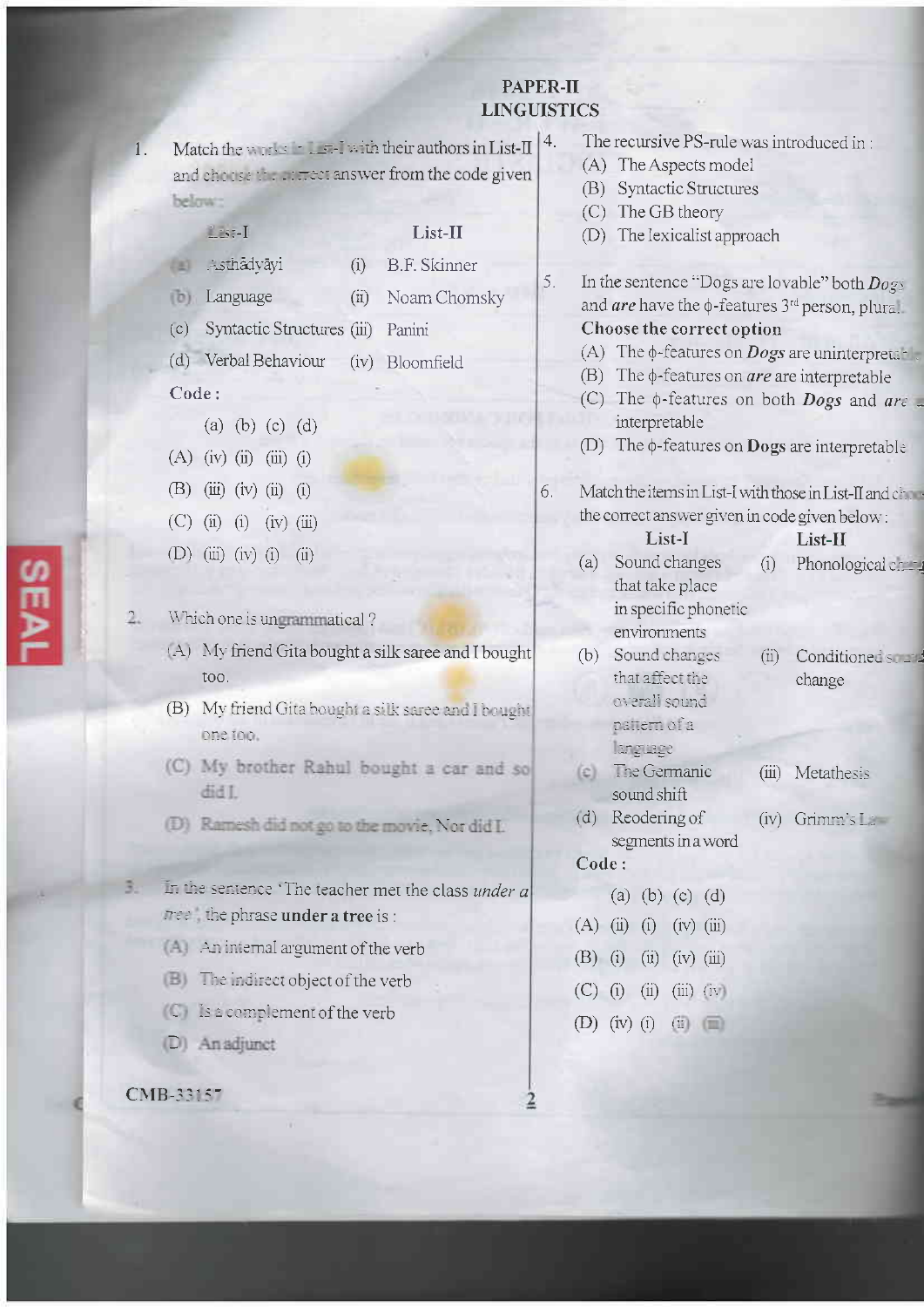| 7. | Words of different languages that have come from a 10.<br>common source and show systematic phonological<br>correspondences and semantic similarities are called: | Match the items in List-I with those in List-II and<br>choose the correct answer from the case given<br>below: |  |  |  |
|----|-------------------------------------------------------------------------------------------------------------------------------------------------------------------|----------------------------------------------------------------------------------------------------------------|--|--|--|
|    | (A) Synonyms<br>(B) Cognates                                                                                                                                      | List-I<br>List-II                                                                                              |  |  |  |
|    | (C) Coinages<br>(D) Loan words                                                                                                                                    | The word film<br>(i) Total assimilation<br>(a)                                                                 |  |  |  |
| 8. | Match the items in List-I with those in List-II and<br>choose the correct answer from the code given<br>below:                                                    | pronounced with<br><b>All Limits</b><br>a vowel inserted<br>ni mamasari<br>between the final<br><b>TRI</b>     |  |  |  |
|    | List-I<br>$List-II$                                                                                                                                               | consonants                                                                                                     |  |  |  |
|    | (a) Change in which a (i)<br>Phonological shift<br>sound influences the                                                                                           | (ii) Epenthesis<br>Latin Septum<br>(b)<br>became sette in                                                      |  |  |  |
|    | preceding segment                                                                                                                                                 | Italian                                                                                                        |  |  |  |
|    | (b) Grimm's Law<br>Regressive<br>(ii)<br>assimilation                                                                                                             | Meat which<br>(iii) Pejoration<br>(c)<br>originally meant                                                      |  |  |  |
|    | (c) Achange which<br>Amelioration<br>(iii)                                                                                                                        | <b>MODE CRI</b><br>'food' came to                                                                              |  |  |  |
|    | End Nes - Mening or                                                                                                                                               | mean 'food of flesh'                                                                                           |  |  |  |
|    | stepen de                                                                                                                                                         | The word spinster<br>(iv) Narrowing<br>(d)                                                                     |  |  |  |
|    | meeting of a wind                                                                                                                                                 | which meant 'one                                                                                               |  |  |  |
|    | $\sim 1000$ respectively.<br>EXPOSITED                                                                                                                            | who Spins' came to                                                                                             |  |  |  |
|    | its meaning                                                                                                                                                       | meth "immumed"                                                                                                 |  |  |  |
|    | Code:                                                                                                                                                             | $0.05 - 7 - 1$                                                                                                 |  |  |  |
|    | $(3)$ $(5)$ $(3)$ $(2)$                                                                                                                                           | Code:                                                                                                          |  |  |  |
|    | $(A)$ (i)<br>$\ddot{u}$<br>$(iii)$ $(iv)$                                                                                                                         | (a) (b) (c) $(d)$                                                                                              |  |  |  |
|    | $(B)$ (ii) (i) (iv) (iii)                                                                                                                                         | $(A)$ (i) (ii) (iv) (iii)                                                                                      |  |  |  |
|    | $(C)$ (iv) (iii)<br>(ii)<br>(i)                                                                                                                                   | $(B)$ (ii)<br>$(iv)$ (iii)<br>(i)                                                                              |  |  |  |
|    | (i)<br>$(iii)$ $(i)$<br>(iv)<br>(D)                                                                                                                               | (C)<br>$(iv)$ $(iii)$<br>(ii)<br>(i)                                                                           |  |  |  |
|    |                                                                                                                                                                   | (D)<br>$(iii)$ $(iv)$<br>(ii)<br>(i)                                                                           |  |  |  |
| 9. | A supraregional language adopted for communication<br>among speakers of different languages.<br>$ 11\rangle$<br>(A) Link language                                 | Which one of the following is not a defining feature of<br>South Asian linguistic area?                        |  |  |  |
|    | Pidgin<br>(B)                                                                                                                                                     | (A) Conjunctive participle                                                                                     |  |  |  |
|    | (C) Koine                                                                                                                                                         | Complex predicates<br>(B)                                                                                      |  |  |  |

 $\overline{3}$ 

(D) None of the above

# CMB-33157

Paper- $\Pi$ 

(C) SOV as the unmarked word order (D) The use of auxiliary verb 'have'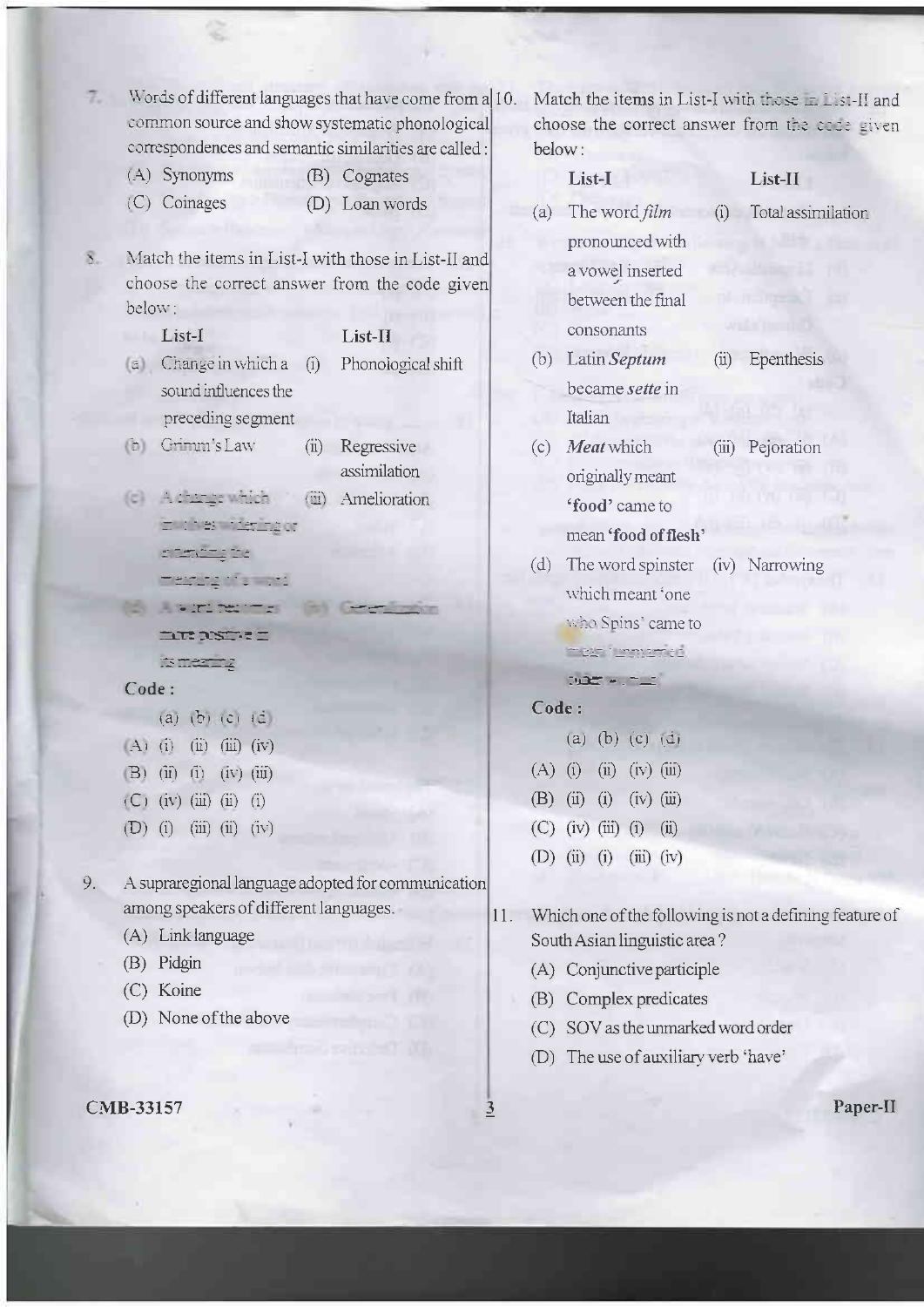$\mathcal{M}$  atch the items in List-I with those given in List-II | 16. The production of [d] in 'bad day' is a case of : and choose the correct answer from the code given (A) Progressive Articulation below: (B) Double Articulation List-I List-II (C) Regressive Articulation (a) Germanic consonant (i) Hugo Schuchardt (D) None shift (b) Linguistic Area 17. The vowel in 'heat' is represented in IPA by: (ii) Karl Verner  $(A)$  [e] (c) Exceptions to (iii) Jakob Grimm  $(B)$   $\Pi$ Grimm's law  $(C)$  [ii] (d) Wave theory = (iv) Emeneau  $(D)$  [a] Code: (a) (b) (c) (d) 18 ......... group of sounds are Dravidian loans into Indi- $(A)$  (i) (ii) (iv) (iii) Aryan languages. (B) (ii) (iv) (i) (iii) (A) Semivowels  $(C)$  (iii) (iv) (ii) (i) (B) Retrollex (D) (i) (ii) (iii) (iv) (C) Velars (D) Affricates 13. The symbol [k] in IPA representation stands for : (A) Voiceless Velar Stop 19. The process involved in changing the second line to 'England' is known as: (B) Voiceless Velar Fricative (C) Voiced Velar Fricative (A) Haplology (B) Printerline (D) Voiced Velar Stop 14. The velum is closed in the production of (A) Nasal scomfs **The Contract of Contract of Contract of Contract of Contract of Contract of Contract of Contract of Contract of Contract of Contract of Contract of Contract of Contract of Contract of Contract of Contract of Contract of C** (B) Osei squads (C) Both (A) and (B)  $-10<10$ (D) None  $\sim$   $\sim$   $\sim$ 15. The Photomes Island (#1 stars terms of: 21. In Tracks in and will will (A) Voicing (A) Company derivate (B) Masser  $(B)$  Francischen (C) Place (C) Complementary dispute (D) Defective disc lines on (D) None CMB-33157 4

Paper-II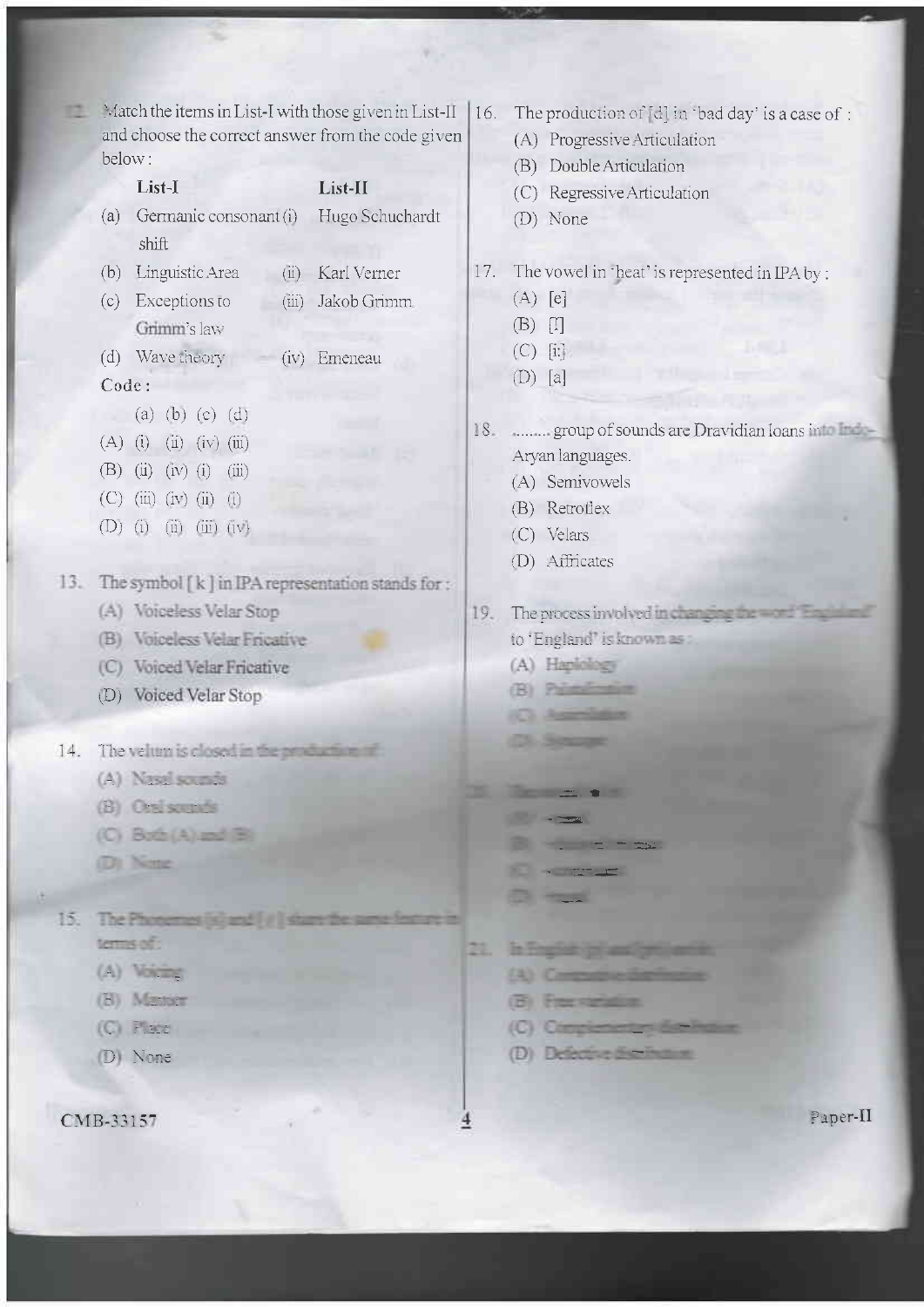The hierarchical structure of language can be  $27$ .  $22.$ represented as :

- (A) Syntax>Morphology>Phonology>Phonetics
- (B) Phonetics > Morphology > Phonology > Syntax
- (C) Morphology>Phonology>Phonetics>Syntax
- (D) Syntax>Phonology>Morphology>Phonetics

23. In a language the voiceless consonants become voiced in intervocalic position. This process is said taile:

- (A) Neutralization
- (B) Aministro
- **O** Notice **Class Primer**

- -

**STATISTICS** 

- 
- 

<u>These school and agree to:</u>

- ment to detect a
- $\frac{1}{2} \int_{0}^{\infty} \frac{1}{2} \left( \frac{1}{2} \frac{1}{2} \right) \frac{1}{2} \left( \frac{1}{2} \frac{1}{2} \right) \frac{1}{2} \left( \frac{1}{2} \frac{1}{2} \right)$
- (B) Feral
- (C) Mute
- (D) Deaf

26. Psycholinguistic research had shown that learning of second language is not the same as learning of the first language:

- $(A)$  True
- (B) False
- (C) Absolutely False
- (D) None

CMB-33157

The term used to refer to all entitled to the piven speaker is known as:

- (A) Glossary
- (B) Thesaurus
- (C) Vocabulary
- (D) Dictionary
- Which among the following is NOT a branch of  $28$ applied linguistics?
	- (A) Lexicography
	- (B) Stylistics
	- (C) Syntax
	- (D) Translation studies
- 29. Formative Assessment tests are given:
	- (A) At the beginning of academic year
	- (B) At the end of the academic year
	- (C) In the middle of the academic year
	- (D) From time to time during the academic year
- 30 Assertion (I): Animal communication is context-bound. Assertion  $(II)$ : Human language can be context - free. Which of the following is correct?
	- $\blacksquare$  (1) is false and (II) is true
	- **E** This true and (II) is false
	- **C** Bath (I) and (II) are true
	- **Di Briti Trasi (II)** zee lalse

## Match the figms in List-I with those given in List-II and change the correct answer from the quide given below.

 $(ii)$ 

List-II

linguistics Verbal behavior

(iii) Semantic theory

words

(iv) How to do things with

(i) A course in modern

| $List-I$<br>(a) Skinner, B.F. |  |  |
|-------------------------------|--|--|
| $(b)$ Austin, J.L.            |  |  |

- $(c)$  Katz, J.J.
- (d) Hockett, C.F.
- 

### Code:

 $\overline{2}$ 

|  | (a) (b) (c) (d)           |       |
|--|---------------------------|-------|
|  | $(A)$ (i) (ii) (iii) (iv) |       |
|  | $(B)$ (ii) (iv) (iii) (i) |       |
|  | $(C)$ (iii) (ii) (i) (iv) |       |
|  | (D) (ii) (iv) (i)         | (iii) |

## Paper-II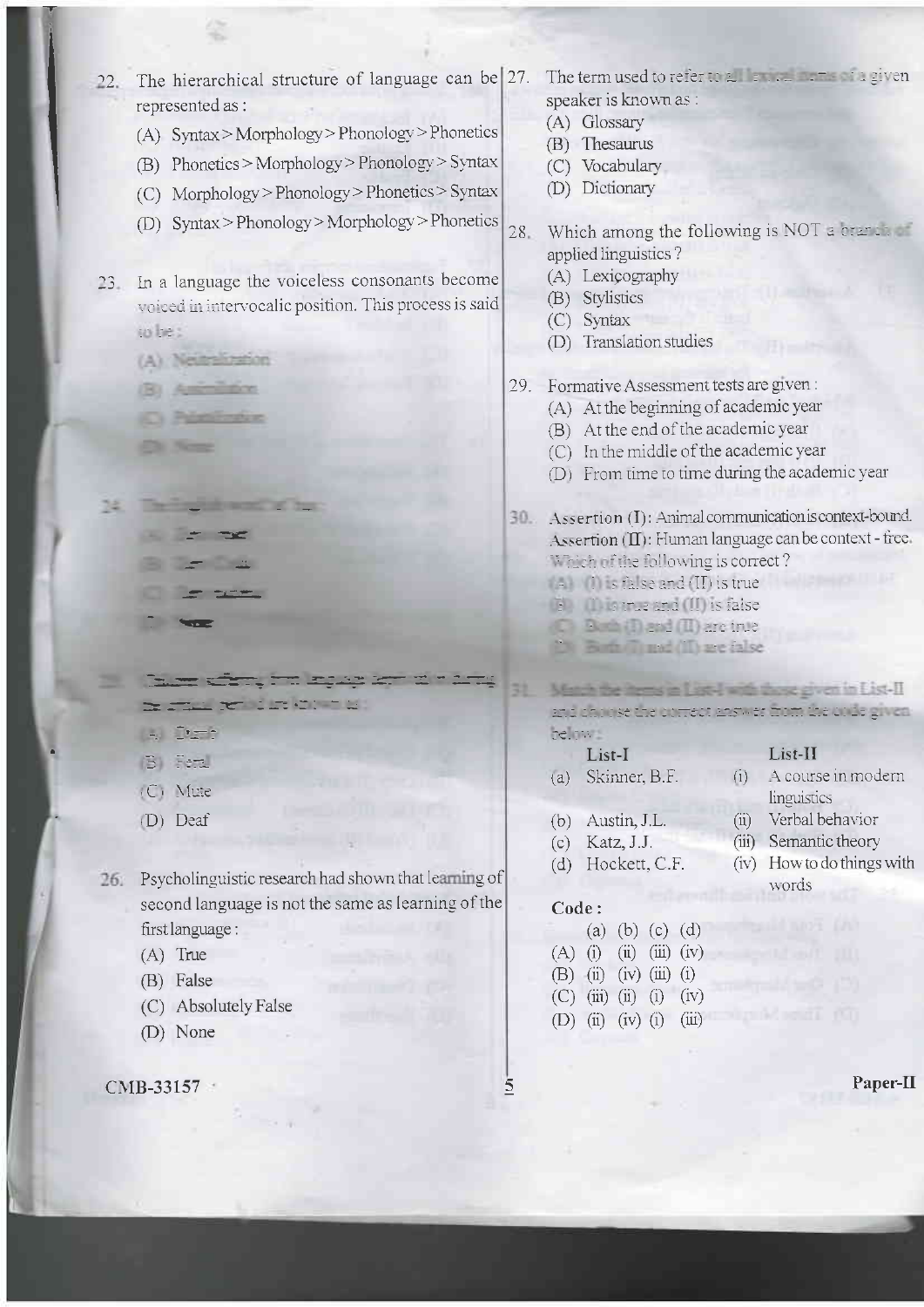If one uses a language and mixes words, phrases 33. and sentences from other language, then it is called :

- (A) Code-mixing
- (B) Code-switching
- (C) Diglossia
- (D) Creole

Assertion (I): The organization of human and animal 33. brain is the same.

> Assertion (II): The human brain has an innate capacity for learning language creatively.

Which of the following is correct?

- (A) (I) is false and (II) is true
- (B) (I) is true and (II) is false
- (C) Both (I) and (II) are true
- (D) Both (I) and (II) are false
- 34. Assertion (I): The abstract system of a language is called Langue.

Assertion (II): The actual use of language is called Parole.

Which of the following is correct?

- (A) (I) is false and (II) is true
- (B) (I) is true and (II) is false
- (C) Brit (I) and (II) are false
- (D) Set (I) and (II) are true

#### The word unfriendliness has: 55.

- (A) Four Morphemes
- (B) Two Morphemes
- (C) One Morpherne
- (D) Three Morphemes

CMB-33157

Which of the following does not carry a negative prefix? 36.

- (A) Incapable
- (B) Unable
- (C) Enable
- (D) Impossible
- Portmanteau morphs are found in: 37.
	- (A) Agglutinative languages
	- (B) Isolated languages
	- (C) Analytic languages
	- (D) Fusional languages
- The alternations of 'I' and 'me' is a case of : 38.
	- (A) Redundancy
	- (B) Suppletion
	- (C) Phonological alternations
	- (D) Metathesis
- Assertion (I): Cranberry morphs also known 39. Unique morphs.
	- Assertion (II): Cranberry morphs occur only in fixed expressions.
	- Which of the following is comer
	- $(A)$  (3) and (III) but are comed
	- Only (3) is comed.
	- (C) Celly (E) is connect
	- (D) (I) and (II) both are not convect

Svarbhakti reters to 40.

- (A) Metathesis
- (B) Assimilation
- (C) Dissimilation
- (D) Epenthesis